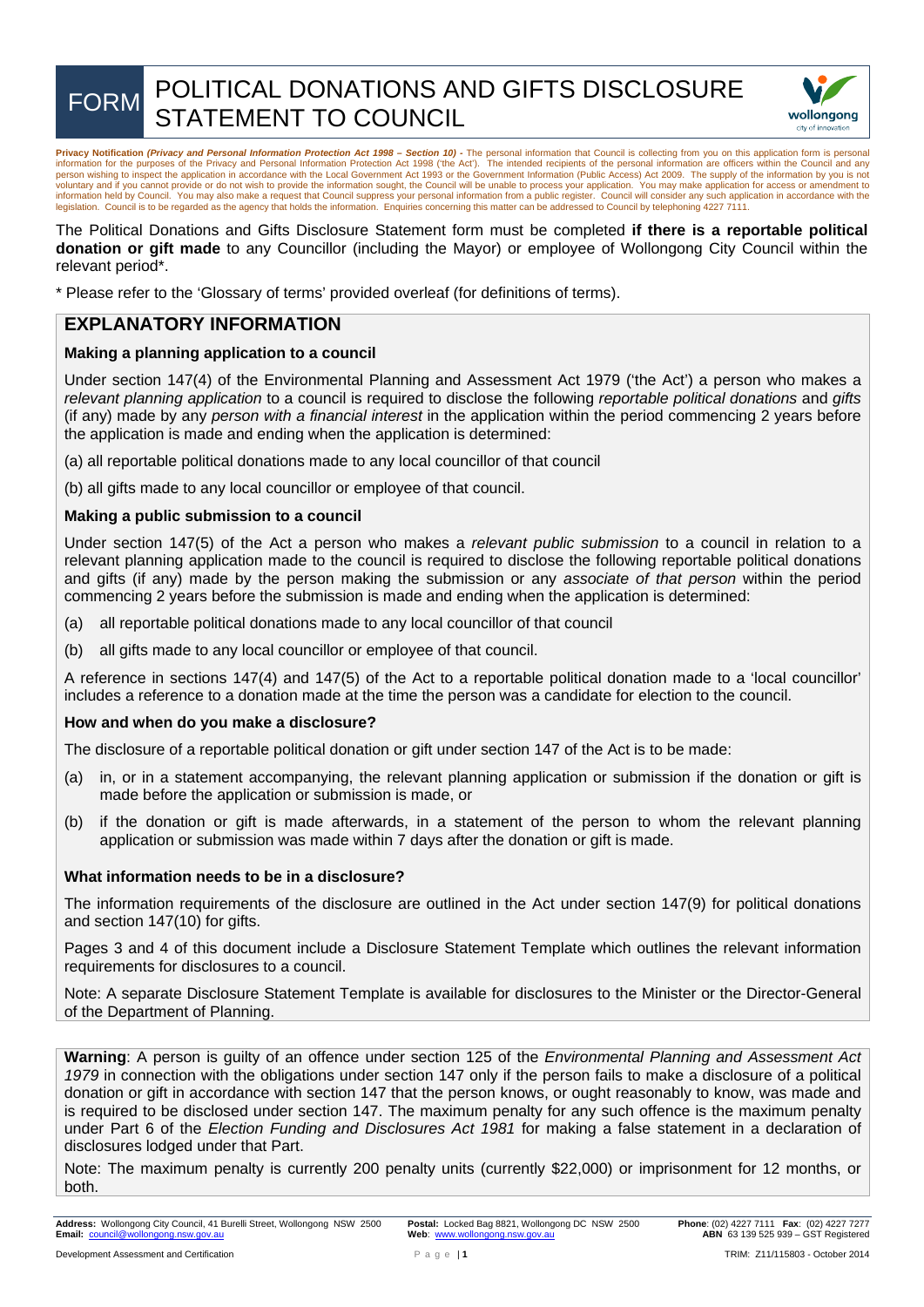# POLITICAL DONATIONS AND TOLITICAL DONATIONS AND<br>GIFTS DISCLOSURE STATEMENT TO COUNCIL FORM

# GLOSSARY OF TERMS (under section 147 of the *Environmental Planning and Assessment Act 1979*)

*gift* means a gift within the meaning of Part 6 of the *Election Funding and Disclosures Act 1981*. Note. A gift includes a gift of money or the provision of any other valuable thing or service for no consideration or inadequate consideration.

Note: Under section 84(1) of *the Election Funding and Disclosures Act 1981* gift is defined as follows:

*gift* means any disposition of property made by a person to another person, otherwise than by will, being a disposition made without consideration in money or money's worth or with inadequate consideration, and includes the provision of a service (other than volunteer labour) for no consideration or for inadequate consideration.

*local councillor* means a councillor (including the mayor) of the council of a local government area.

#### **relevant planning application means:**

- a) a formal request to the Minister, a council or the Director-General to initiate the making of an environmental planning instrument or development control plan in relation to development on a particular site, or
- b) a formal request to the Minister or the Director-General for development on a particular site to be made State significant development or declared a project to which Part 3A applies, or
- c) an application for approval of a concept plan or project under Part 3A (or for the modification of a concept plan or of the approval for a project), or
- d) an application for development consent under Part 4 (or for the modification of a development consent), or
- e) any other application or request under or for the purposes of this Act that is prescribed by the regulations as a relevant planning application,

#### **but does not include:**

- f) an application for (or for the modification of) a complying development certificate, or
- g) an application or request made by a public authority on its own behalf or made on behalf of a public authority, or
- h) any other application or request that is excluded from this definition by the regulations.

*relevant period* is the period commencing 2 years before the application or submission is made and ending when the application is determined.

*relevant public submission* means a written submission made by a person objecting to or supporting a relevant planning application or any development that would be authorised by the granting of the application.

*reportable political donation* means a reportable political donation within the meaning of Part 6 of the *Election Funding and Disclosures Act 1981* that is required to be disclosed under that Part. Note. Reportable political donations include those of or above \$1,000.

Note: Under section 86 of *the Election Funding and Disclosures Act 1981* reportable political donation is defined as follows:

#### **86 Meaning of "reportable political donation"**

- 1 For the purposes of this Act, a reportable political donation is:
	- (a) in the case of disclosures under this Part by a party, elected member, group or candidate—a political donation of or exceeding \$1,000 made to or for the benefit of the party, elected member, group or candidate, or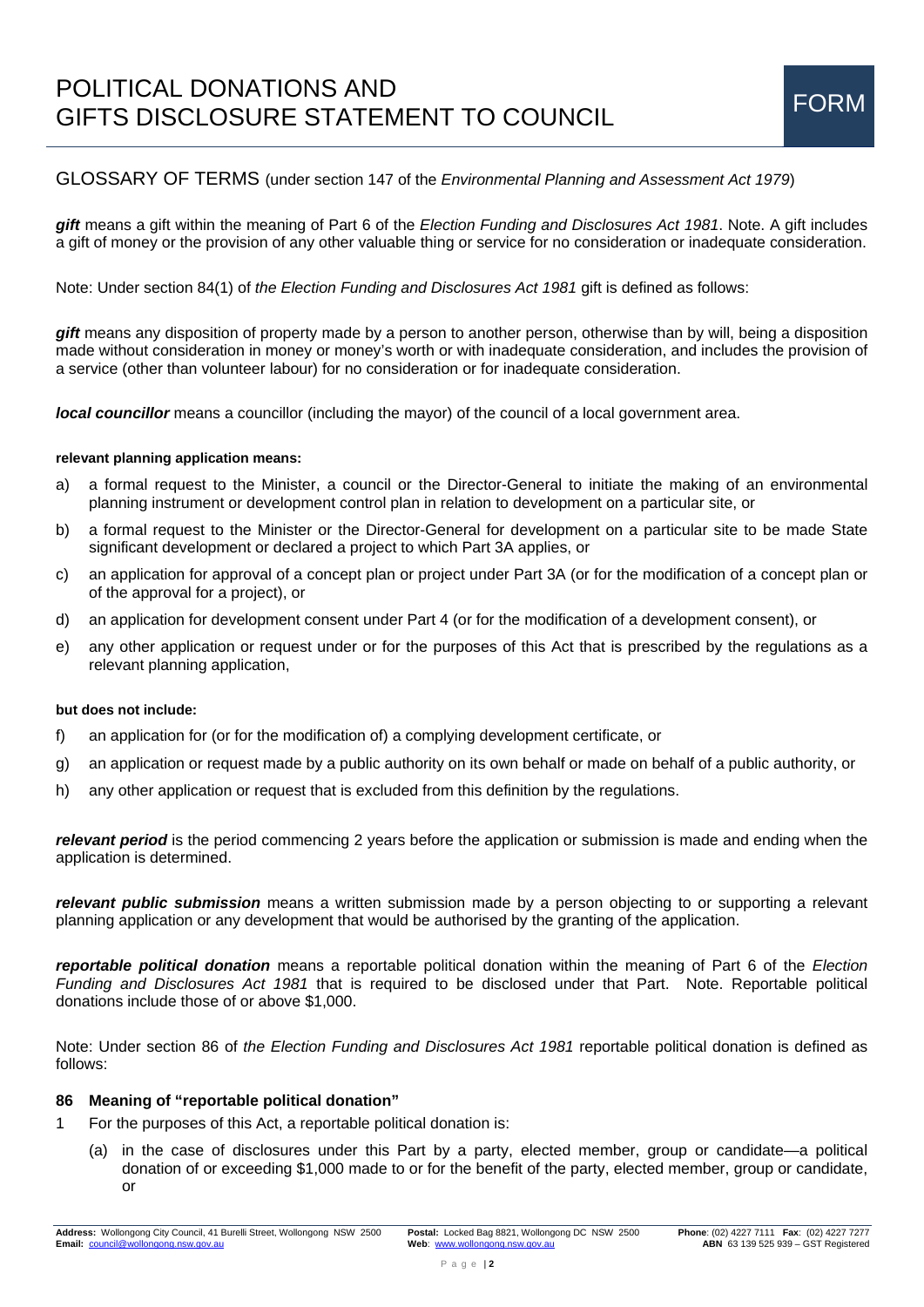- (b) in the case of disclosures under this Part by a major political donor—a political donation of or exceeding \$1,000:
	- (i) made by the major political donor to or for the benefit of a party, elected member, group or candidate, or
	- (ii) made to the major political donor.
- 2 A political donation of less than an amount specified in subsection (1) made by an entity or other person is to be treated as a reportable political donation if that and other separate political donations made by that entity or other person to the same party, elected member, group, candidate or person within the same financial year (ending 30 June) would, if aggregated, constitute a reportable political donation under subsection (1).
- 3 A political donation of less than an amount specified in subsection (1) made by an entity or other person to a party is to be treated as a reportable political donation if that and other separate political donations made by that entity or person to an associated party within the same financial year (ending 30 June) would, if aggregated, constitute a reportable political donation under subsection (1). This subsection does not apply in connection with disclosures of political donations by parties.
- 4 For the purposes of subsection (3), parties are associated parties if endorsed candidates of both parties were included in the same group in the last periodic Council election or are to be included in the same group in the next periodic Council election.

#### *a person has a financial interest* **in a relevant planning application if:**

- a) the person is the applicant or the person on whose behalf the application is made, or
- b) the person is an owner of the site to which the application relates or has entered into an agreement to acquire the site or any part of it, or
- c) the person is associated with a person referred to in paragraph (a) or (b) and is likely to obtain a financial gain if development that would be authorised by the application is authorised or carried out (other than a gain merely as a shareholder in a company listed on a stock exchange), or
- d) the person has any other interest relating to the application, the site or the owner of the site that is prescribed by the regulations.

#### **persons are associated with each other if:**

- a) they carry on a business together in connection with the relevant planning application (in the case of the making of any such application) or they carry on a business together that may be affected by the granting of the application (in the case of a relevant planning submission), or
- b) they are related bodies corporate under the Corporations Act 2001 of the Commonwealth, or
- c) one is a director of a corporation and the other is any such related corporation or a director of any such related corporation, or
- d) they have any other relationship prescribed by the regulations.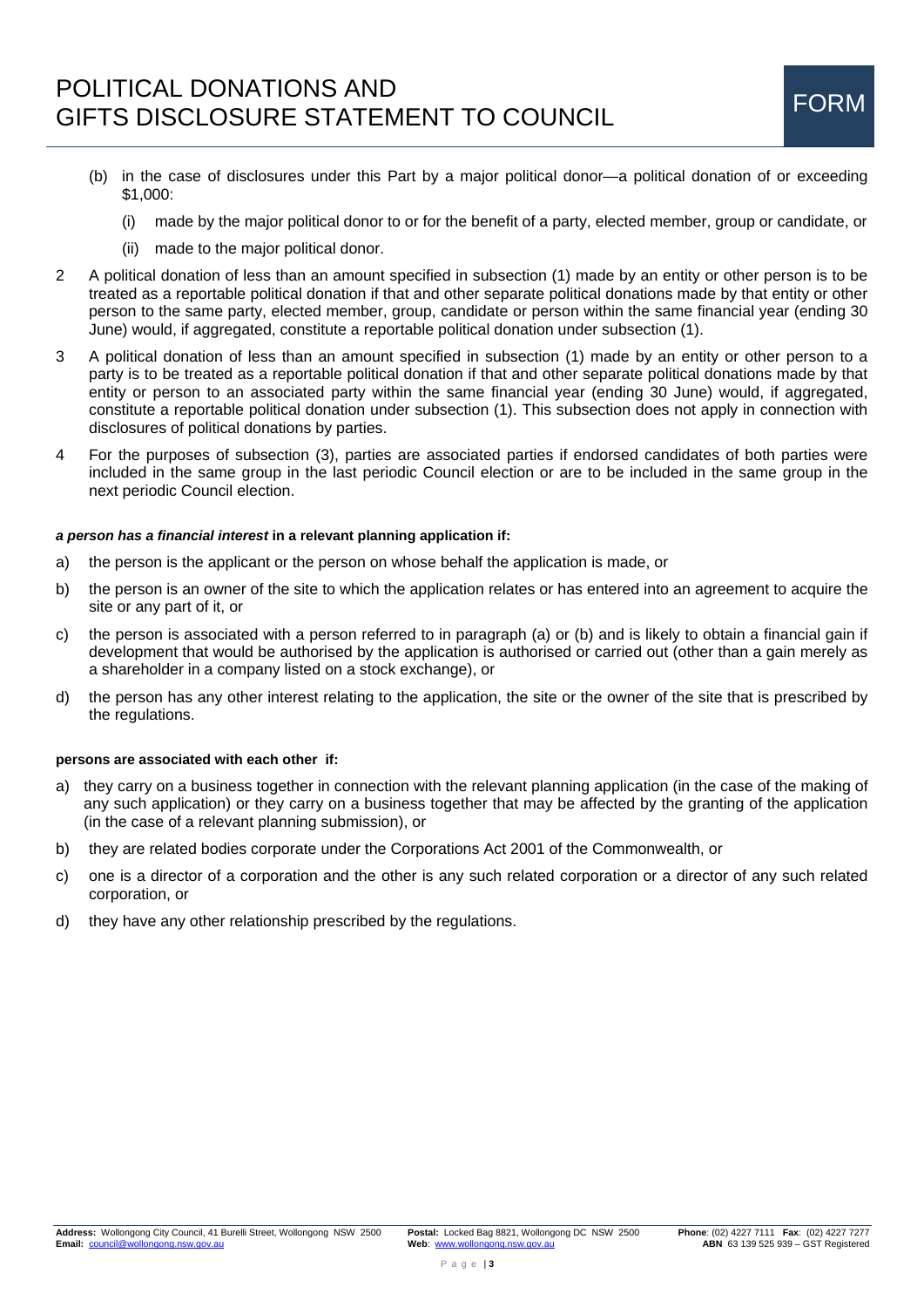**This form must be completed if you are required under section 147(4) or (5) of the Environmental Planning and Assessment Act 1979 to disclose any reportable political donations or gifts within the relevant period\*. (Note: Reportable political donations include those of or above \$1,000.)** 

**\*** Please refer to the 'Glossary of terms' provided on Page 2 (for definitions of terms)

| <b>DISCLOSURE STATEMENT DETAILS</b>                                 |                 |    |                                                                                                                                         |  |  |  |
|---------------------------------------------------------------------|-----------------|----|-----------------------------------------------------------------------------------------------------------------------------------------|--|--|--|
| Name of person making this disclosure statement                     |                 |    | <b>Planning application reference</b> (eg DA number, planning application title or reference, property<br>address or other description) |  |  |  |
|                                                                     |                 |    |                                                                                                                                         |  |  |  |
| Person's interest in the application (circle relevant option below) |                 |    |                                                                                                                                         |  |  |  |
| You are the APPLICANT                                               | <b>YES / NO</b> | OR | <b>YES/NO</b><br>You are a PERSON MAKING A SUBMISSION IN RELATION TO AN APPLICATION                                                     |  |  |  |

REPORTABLE POLITICAL DONATIONS OR GIFTS MADE BY PERSON MAKING THIS DECLARATION OR BY OTHER RELEVANT PERSONS

- State below any reportable political donations or gifts **vou have made** over the 'relevant period' (see glossary on page 2). If the donation or gift was made by an entity (and not by you *as an individual) include Australian Business Number (ABN).*
- *\* If you are the applicant of a planning application state below any reportable political donations or gifts that you know, or ought reasonably to know, were made by any persons with a financial interest in the planning application, OR*
- *\* If you are a person making a submission in relation to an application, state below any reportable political donations or gifts that you know, or ought reasonably to know, were made by an associate.*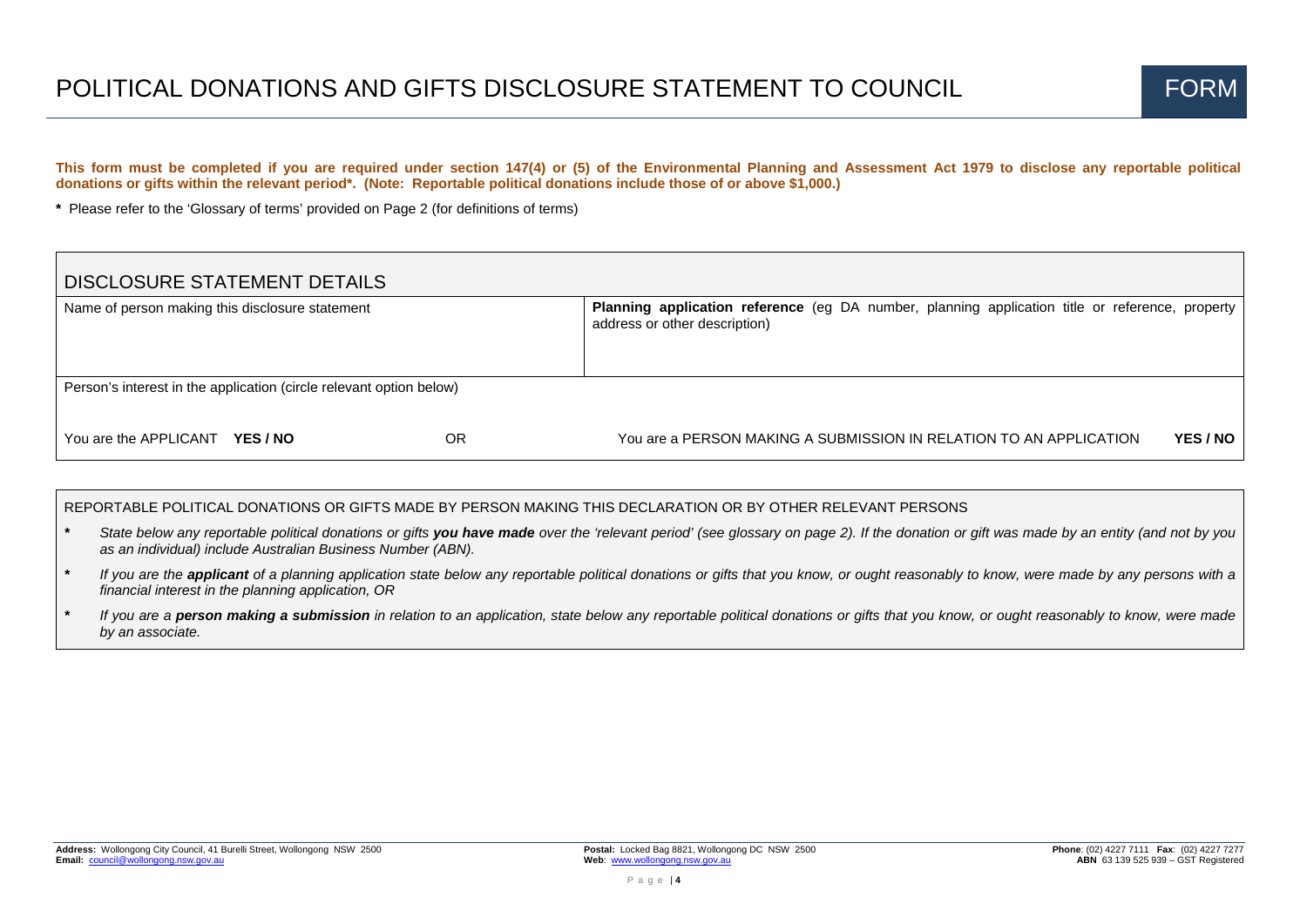# POLITICAL DONATIONS AND GIFTS DISCLOSURE STATEMENT TO COUNCIL



| Donation or<br>gift?                                                                                            | Description of gift | Name of donor<br>(or ABN if an entity); or<br>name of person who<br>made the gift | Donor's residential address or entity's registered<br>address or other official office of the donor;<br>address of person who the made<br>the gift or entity's address | Name of person for whose benefit<br>the donation was made; or person<br>to whom the gift was made | Date<br>donation or<br>gift was<br>made | Amount /<br>value of<br>donation<br>or gift |  |
|-----------------------------------------------------------------------------------------------------------------|---------------------|-----------------------------------------------------------------------------------|------------------------------------------------------------------------------------------------------------------------------------------------------------------------|---------------------------------------------------------------------------------------------------|-----------------------------------------|---------------------------------------------|--|
|                                                                                                                 |                     |                                                                                   |                                                                                                                                                                        |                                                                                                   |                                         |                                             |  |
|                                                                                                                 |                     |                                                                                   |                                                                                                                                                                        |                                                                                                   |                                         |                                             |  |
|                                                                                                                 |                     |                                                                                   |                                                                                                                                                                        |                                                                                                   |                                         |                                             |  |
|                                                                                                                 |                     |                                                                                   |                                                                                                                                                                        |                                                                                                   |                                         |                                             |  |
| Please list all reportable political donations and gifts—additional space is provided overleaf if required **** |                     |                                                                                   |                                                                                                                                                                        |                                                                                                   |                                         |                                             |  |

By signing below, I/we hereby declare that all information contained within this statement is accurate at the time of signing.

| SIGNATURE<br>$\triangle$   | Date | Name |
|----------------------------|------|------|
| SIGNATURE<br>$\mathscr{L}$ | Date | Name |
| SIGNATURE<br>L             | Date | Name |